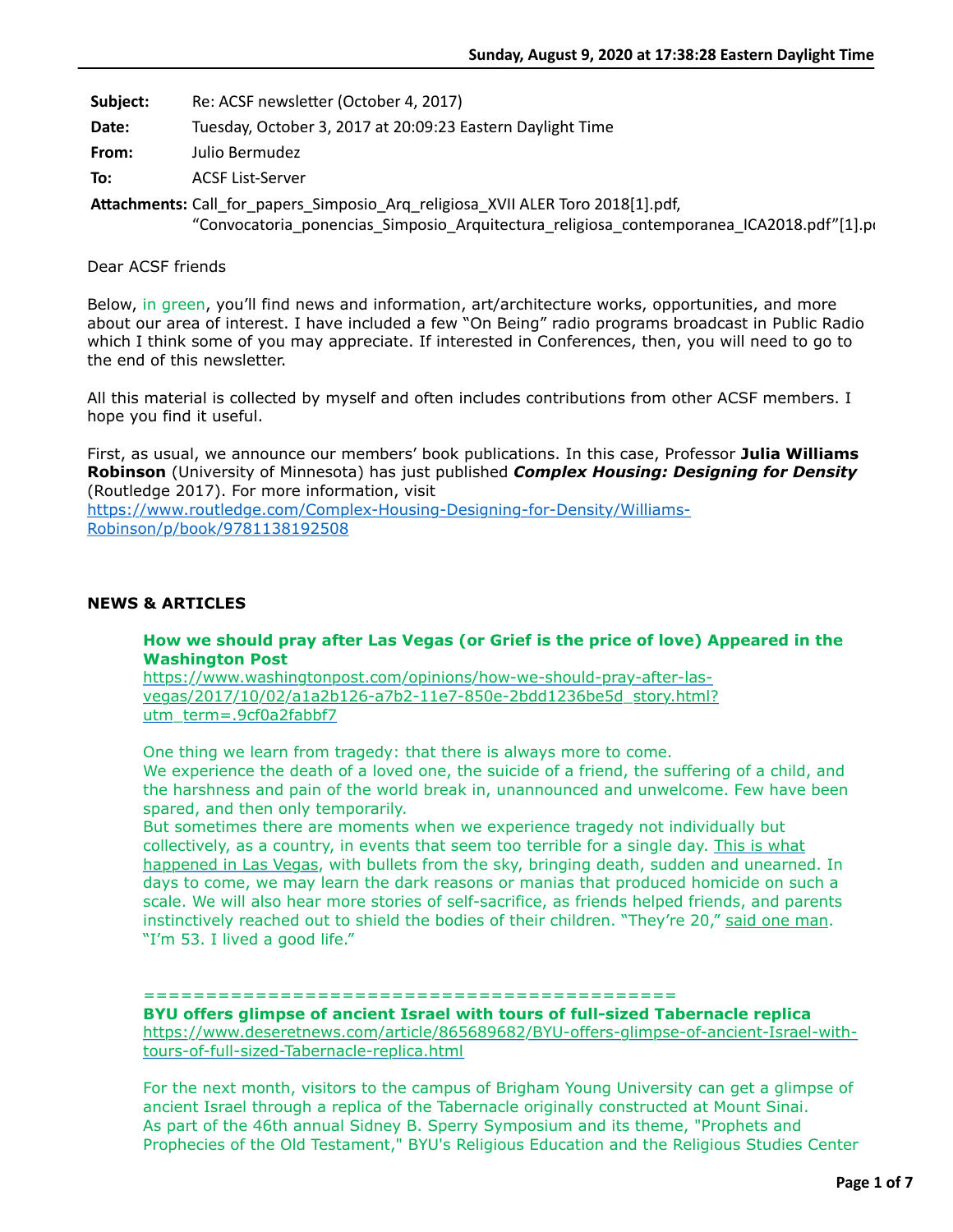has erected a replica Biblical Tabernacle east of the Mckay Building.

# **=========================================== SACRED SPACES OF ROME – TIMOTHY WARNOCK**

<https://www.penn.museum/blog/museum/sacred-spaces-of-rome-timothy-warnock/>

One can read books and look at site plans all day, but until one gets up-close and personal with the objects and spaces they study, it is hard to truly appreciate the complexity, size, and environment of the subject at hand. With funding from the Penn Museum, I was able to attend the Classical Summer School at the American Academy in Rome. The core mission of the program is to teach students about ancient Roman topography, architecture, culture, and archaeology through onsite visits over the course of six weeks. Basically, I was immersed in the world of ancient Rome, able to walk among the ancient

#### **===========================================**

**Do churches live out of their memories or their imaginations?** [https://baptistnews.com/article/churches-live-memories-imaginations/#.WdP\\_AkyZPOQ](https://baptistnews.com/article/churches-live-memories-imaginations/#.WdP_AkyZPOQ)

Some call it a battle. Others a wrestling match. Let's go with something a bit less confrontational and call it a challenge that will impact whether or not you survive. I'm describing one of the foundational polarities every church must confront and manage. Simply put: will your life together be primarily shaped by your *memories* or by your *imagination*?

# **===========================================**

**Sacred Space: Making Prayer Beautiful (from Patheos)**

[http://www.patheos.com/blogs/livingtradition/2017/08/sacred-space-making-prayer](http://www.patheos.com/blogs/livingtradition/2017/08/sacred-space-making-prayer-beautiful/)beautiful/

My childhood memories of the mosque hardly evoke the idea of sacred space. I recall damp basements with mouldy walls (and the occasional mushroom growth), stifling in summer and so cold in winter we could see our breath when we recited the Quran, rocking back and forth vigorously to warm ourselves. At home, the only sacred aspect was the prayer mat, which would be brought out and placed wherever there was space for the quick ritual prayer. As a teenager I stopped attending mosque and as a young woman my prayers were usually uttered in bed, when I couldn't sleep. The concept of sacred space didn't enter my consciousness until much later in my life when I started attending a Sufi circle.

# **===========================================**

# **What Happens to Creativity as We Age? (New York Times)**

[https://www.nytimes.com/2017/08/19/opinion/sunday/what-happens-to-creativity-as-we](https://www.nytimes.com/2017/08/19/opinion/sunday/what-happens-to-creativity-as-we-age.html)age.html

How does the ability to come up with unusual ideas change as we grow older? Does it begin to flag in adolescence? Before then? To investigate these questions, we and our colleagues recently conducted several experiments, which we relate in [a new paper](http://www.pnas.org/content/114/30/7892.figures-only) in the Proceedings of the National Academy of Sciences.

# **ART & ARCHITECTURAL WORKS**

**The Sacramental And Liturgical Nature Of Conceptual Art – Rev Jonathan Evens** [http://www.artlyst.com/features/sacramental-liturgical-nature-conceptual-art-rev-jonathan-](http://www.artlyst.com/features/sacramental-liturgical-nature-conceptual-art-rev-jonathan-evens/)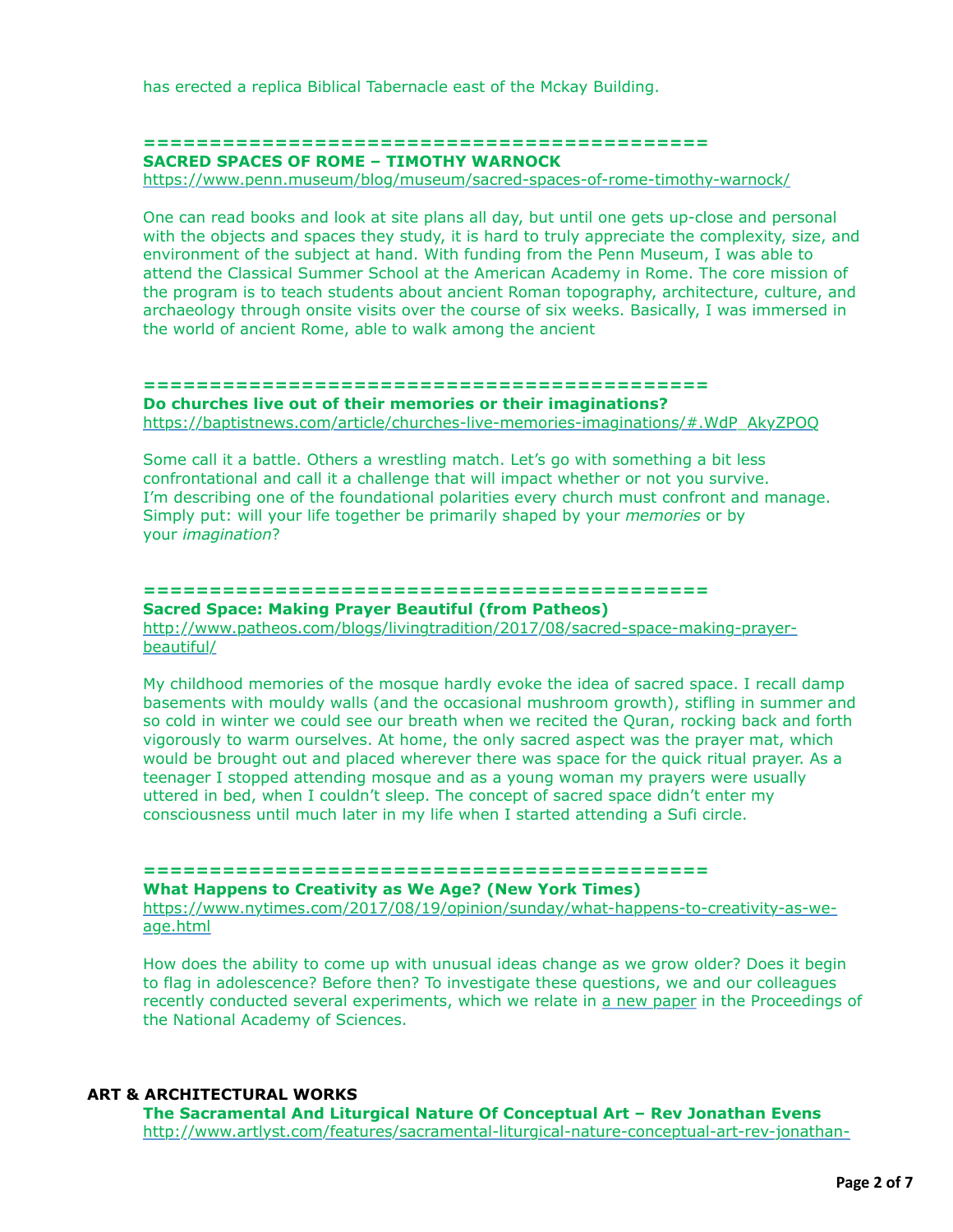#### [evens/](http://www.artlyst.com/features/sacramental-liturgical-nature-conceptual-art-rev-jonathan-evens/)

The artist David Jones wrote of the Eucharist as being to do with the re-calling, representation and remembering of an original act and objects in a form that is different from but connected to the original act or object that is being re-called. Remembering the Lord's Supper is not simply recalling it to mind; instead, it is re-membered by the re-enacting and re-presenting of the original act. The original act is a once-for-all act but it can be re-created and re-presented in Eucharistic celebrations. A different form is used to bring a past act into the present in a way that means Christians encounter, receive and respond to that original act afresh. They are, therefore, doing more than simply recalling that act in their minds but, at the same, are not repeating the act in its original form in the present.

#### =========================================== **The Sacred Space in Between: Auferoth Exhibit in Easthampton** <http://valleyadvocate.com/2017/09/11/the-sacred-space-in-between/>

The paintings in [Susannah Auferoth's](http://susannahauferoth.com/) exhibit at the [Grubbs Gallery in Easthampton](https://www.facebook.com/events/362136454205302/), have one thing in common: They all use the template of three exact lines, two thick, the middle one thin, in colors with cavernous depth. But that's it.

# ===========================================

### **EXTRASENSORY Opens 10/13 at the Frist Center**

[https://www.broadwayworld.com/bwwart/article/EXTRASENSORY-Opens-1013-at-the-Frist-](https://www.broadwayworld.com/bwwart/article/EXTRASENSORY-Opens-1013-at-the-Frist-Center-20170912)Center-20170912

The Frist Center presents [Extrasensory](http://fristcenter.org/calendar/detail/extrasensory), a collaborative and dynamic community art exhibition inspired by [Nick Cave: Feat.](http://fristcenter.org/calendar/detail/nick-cave-feat.-nashville) and the five senses. The interactive artworks will be on display from October 13, 2017, through March 25, 2018 in the always free Conte Community Arts Gallery. Extrasensory will run concurrently with Cave's exhibition at the Frist Center.

#### **===========================================**

#### **Church of St. Wenceslas**

Modern rotunda and contemporary architecture built on conservative principles from Moravian architectural office Atelier Štěpán. Sazovice / Czech Rep. / 2017

http://www.archilovers.com/projects/213232? [utm\\_source=lov&utm\\_medium=email&utm\\_campaign=lov\\_news](http://www.archilovers.com/projects/213232?utm_source=lov&utm_medium=email&utm_campaign=lov_news)

#### **===========================================**

**This is your brain on Art** (Washington Post) [https://www.washingtonpost.com/graphics/2017/lifestyle/your-brain-on-art/?](https://www.washingtonpost.com/graphics/2017/lifestyle/your-brain-on-art/?utm_term=.8d918a9a938a) utm\_term=.8d918a9a938a

# *WHEN WE EXPERIENCE ART, WE FEEL CONNECTED TO SOMETHING LARGER. WHY?* If you think about it, having a great time at the theater defies logic in many ways. We're surrounded by strangers, bombarded with unusual images and often faced with a wordless language of symbols. Yet, on a good night, we generally laugh more, cry more and enjoy ourselves more at a live performance than when we're watching TV at home. We may even lose ourselves and feel connected to something larger. How does this happen?

# **RADIO PROGRAMS (FROM "ON BEING")**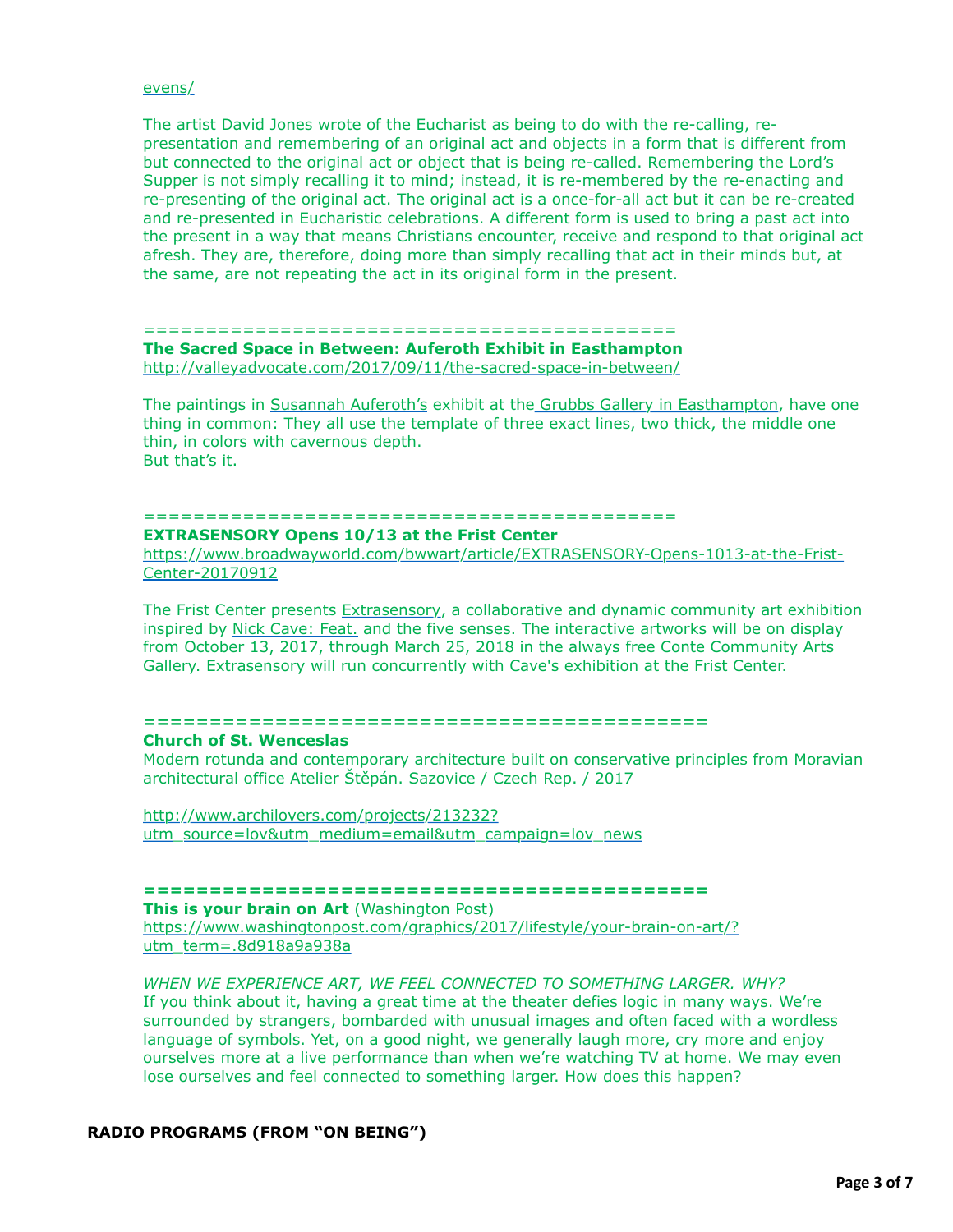#### **Arnold Eisen – The Opposite of Good is Indifference**

<https://onbeing.org/programs/arnold-eisen-the-opposite-of-good-is-indifference-sep2017/>

A mystic, a 20th-century religious intellectual, a social change agent, Rabbi Abraham Joshua Heschel marched alongside Martin Luther King, Jr., famously saying afterwards that he felt his legs were praying. Heschel's poetic theological writings are still read and widely studied today. His faith was as much about "radical amazement" as it was about certainty. And he embodied the passionate social engagement of the prophets, drawing on wisdom at once provocative and nourishing.

#### ===========================================

#### **Matthieu Ricard – Happiness as Human Flourishing** <https://onbeing.org/programs/matthieu-ricard-happiness-as-human-flourishing-jul2017/>

A French-born Tibetan Buddhist monk and a central figure in the Dalai Lama's dialogue with scientists, Matthieu Ricard was dubbed "the happiest man in the world" after his brain was imaged. But he resists this label. In his writing and in his life, he explores happiness not as pleasurable feeling but as a way of being that gives you the resources to deal with the ups and downs of life and that encompasses many emotional states, including sadness. We take in Matthieu Ricard's practical teachings for cultivating inner strength, joy, and direction.

### ===========================================

# **Mary Catherine Bateson – Composing a Life**

<https://onbeing.org/programs/mary-catherine-bateson-composing-a-life-aug2017/>

Life as an improvisational art, at every age. This idea animates the wise linguist and anthropologist Mary Catherine Bateson, whose book *Composing a Life* has touched many. Since her childhood as the daughter of the iconic anthropologists Margaret Mead and Gregory Bateson, she's had an ability to move through the world as both an original observer and a joyful participant. Now in her 70s, she's pondering — and living — what she calls the age of "active wisdom." She sees longer life spans creating a new developmental stage for our species.

#### ===========================================

### **John O'Donohue - The Inner Landscape of Beauty** (from On Being) <https://onbeing.org/programs/john-odonohue-the-inner-landscape-of-beauty-aug2017/>

No conversation we've ever done has been more beloved than this one. The Irish poet, theologian, and philosopher insisted on beauty as a human calling. He had a very Celtic, lifelong fascination with the inner landscape of our lives and with what he called "the invisible world" that is constantly intertwining what we can know and see. This was one of the last interviews he gave before his unexpected death in 2008. But John O'Donohue's voice and writings continue to bring ancient mystical wisdom to modern confusions and longings.

# **CONFERENCES & SYMPOSIA**

**Complexity: Dutch & American Housing** symposium Rapson Hall, University of Minnesota, **October 6-8**. I attach the brochure for participation. <http://z.umn.edu/complexitysymposium> [www.facebook.com/ComplexitySymposiumOct2017/](http://www.facebook.com/ComplexitySymposiumOct2017/)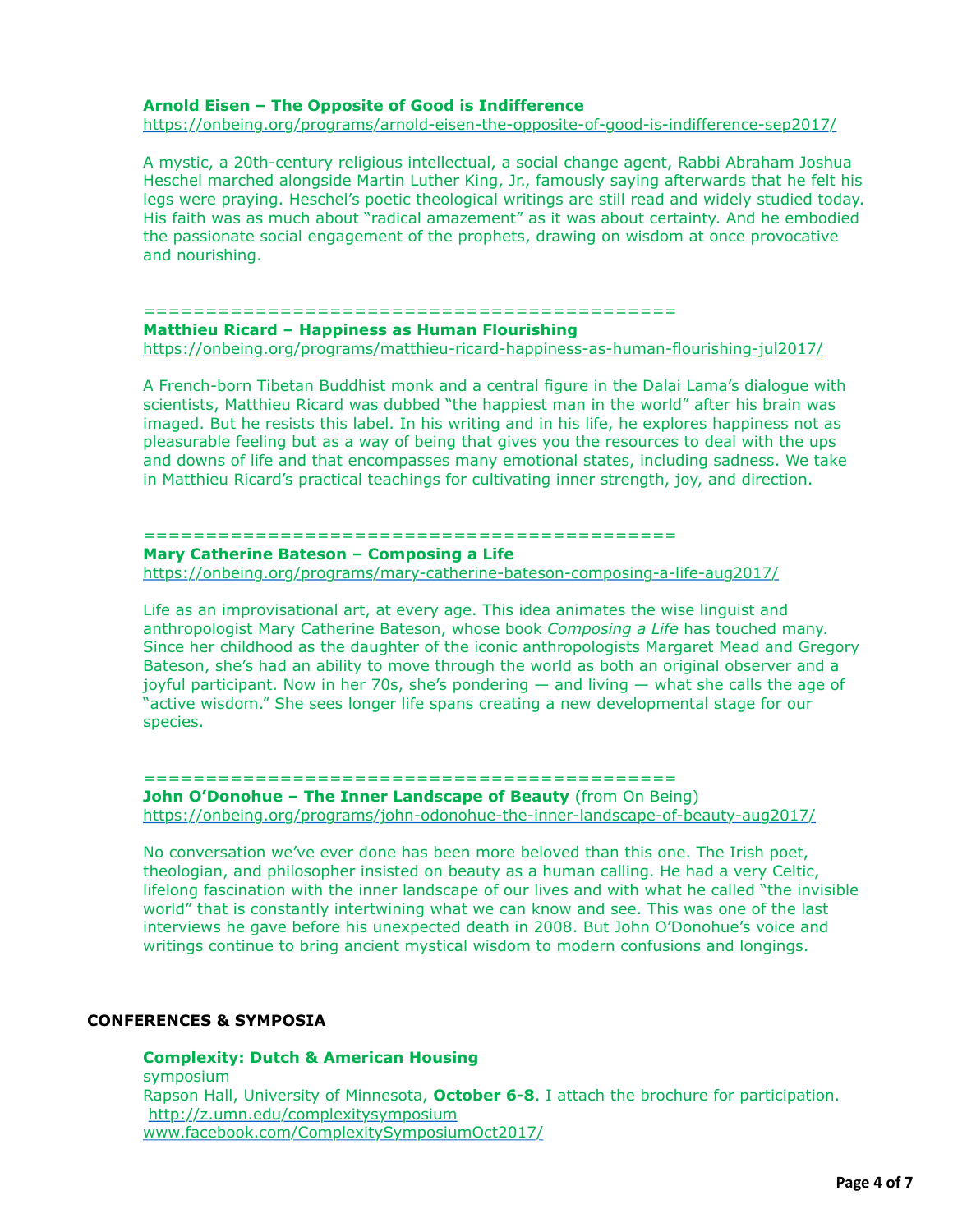The symposium "Complexity: Dutch and American Housing" explores the similarities and differences between the way housing is designed, developed, and constructed in the Netherlands and in the United States, as a way to create new practices. The dialogue is inspired by *complex housing*, a special form of housing developed in Northern Europe, provides an innovative model that includes:

- · Moderate to high density
- · Mixed income housing
- · Dwellings for purchase and for rent
- · Three or more housing types
- · Mixed use
- · Notable architectural design

===========================================

**Building as Service** *(4th ISPA Biennial Society Conference) (International Society for the Philosophy of Architecture)*

25-28 JULY 2018 Hosted by the United States Air Force Academy - home of the famous Cadet Chapel by SOM Architects - in Colorado Springs, Colorado, USA

### <http://isparchitecture.com/4th-international-conference/>

The fact that buildings are so strongly associated with various power holding empires, nationstates and other forms of civilization is widely recognized in the study of both the history of people and their buildings. From Pericles's Acropolis to Niemeyer's Brasilia, architecture has long been associated with political figures and institutions. Buildings such as the British Parliament, the Russian Kremlin, and the U.S. Capitol stand out not just as iconic architecture, but also as representative of the politics, institutions, and culture of the nation. The connection between architecture and politics is evident, yet precisely how are political concepts captured in the form and function of buildings?

#### Full [Call for Papers](http://isparchitecture.us5.list-manage.com/track/click?u=a078e97027b0cbcd23ad4f4d1&id=9e4dc11d36&e=830f2eb705)

Full consideration will be given to all proposals (500-700 words) received by **15 January 2018**; acceptances announced no later than **12 February 2018**. Send your proposal as an attachment prepared for blind review to **isparchitecture[at]gmail.com**. A selection of papers will be published in *[Architecture Philosophy](http://isparchitecture.us5.list-manage.com/track/click?u=a078e97027b0cbcd23ad4f4d1&id=67fd456c7d&e=830f2eb705)*, the society's peer-reviewed journal.

#### ===========================================

Two events that happen very close in time (and space) and therefore could be planned together. BUT it's for Spanish speakers, Sorry. **See Attachments** to this email **XVII CONGRESO LATINOAMERICANO DE RELIGION Y ETNICIDAD**

*Movilidad Religiosa y Conflicto Patrimonio Cultural y Turismo* 9-13 JULIO 2018 TORO, ZAMORA, ESPAÑA

# **SIMPOSIO ARQUITECTURA RELIGIOSA IBEROAMERICANA**:

===========================================

*Tendencias, plástica y espacios en los siglos XX y XXI* 15 al 20 de julio de 2018 Salamanca, España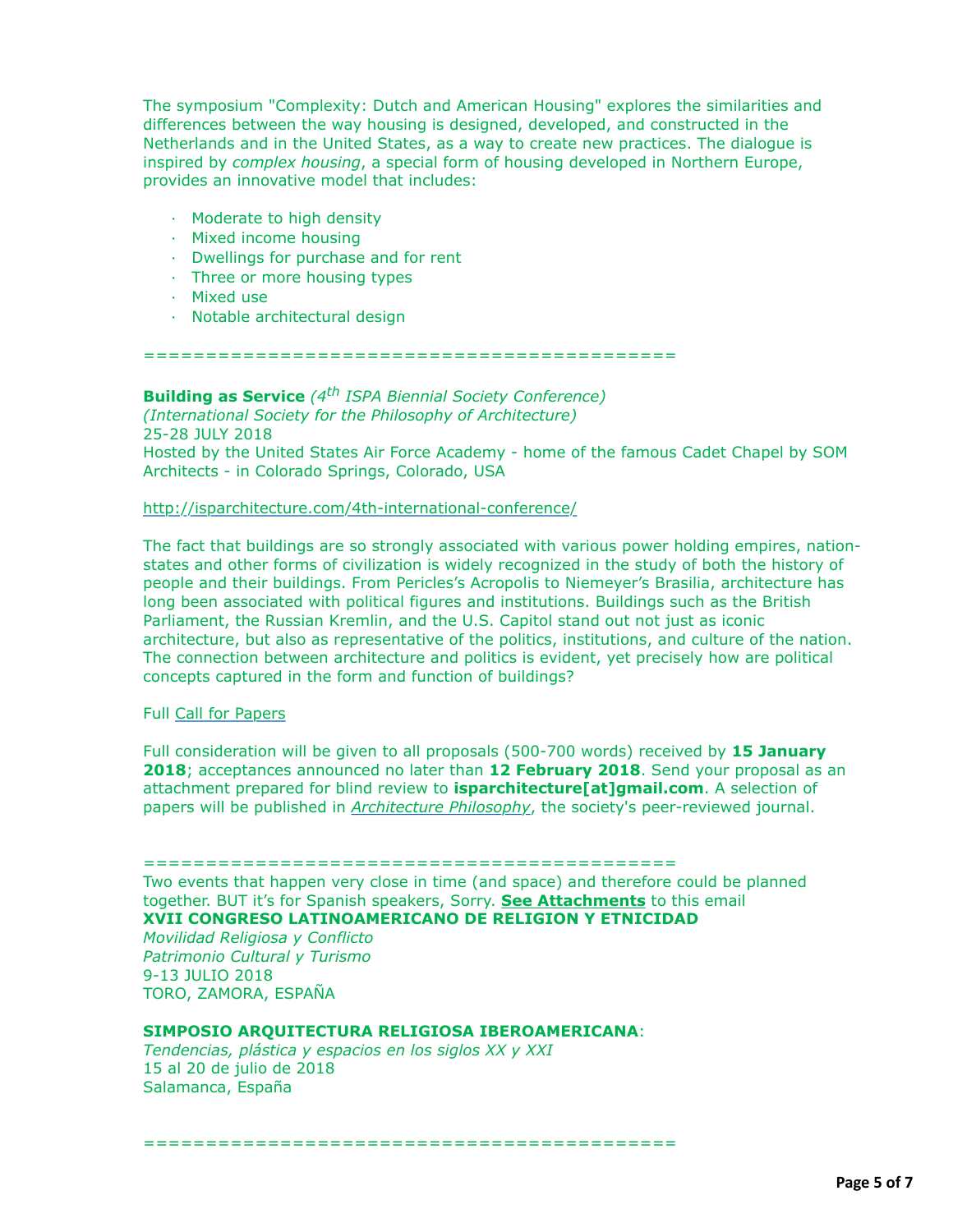#### **Paradox to Paradigm - Architecture in the Age of Network Society Conference** 9th to 10th March 2018

Nagpur, Maharashtra, India

**Website:** <http://www.paradoxtoparadigm.com/> **Contact person:** Sampada Peshwe

Abstracts for Papers and Posters are invited from Research Scholars / Students / Faculty / Practitioners belonging to (but not limited to) the field of Architecture, Urban Planning, Landscape, Urban Design, Environmental Engineering etc.

**Organized by:** SMMCA **Deadline for abstracts/proposals:** 28th February 2018

===========================================

# **Boston College Biennial Conference on the History of Religion** *Representing Religion*

March 23-24, 2018

Call for Papers

From illuminated manuscripts to Buddhist stupas to the Pope's twitter account, the representation of religion has taken many forms over time. Further, the question of who represents religion -- lay people or priests, men or women, believers or non-believers -- has been a central debate. This conference seeks to explore the varied formats, means, and meanings behind how religion is represented in art, culture, the media, and practice. By exploring themes ranging from authority and politics to pedagogy, reception and format, this conference will examine the history of religious representation in public and private spheres from the medieval to the modern period.

We welcome proposals for individual papers and full panels, from both established scholars and graduate students in all academic disciplines, on topics that consider the representations of religion throughout history. We hope to include papers that explore these questions in Christian and non-Christian contexts alike, and encompass a wide geographic scope. Suggested themes for papers include, but are not limited to,

-Secular representations of religion

- -Religious art and architecture
- -Visual and written interpretations of other religions
- -Public history and pedagogy
- -Material culture
- -Race and religion
- -Gender and sexuality
- -Politics and the public sphere
- -Religious and secular media
- -Religious practice and ritual

Individual paper proposals should include a 300-word proposal, paper title, and a one-page CV. Panel proposals for two to three presenters should include a 250-word panel abstract (including panel title), a 300-word proposal for each individual paper (including paper title), and a one-page CV for each presenter. Deadline for submission is November 15, 2017.

Please submit your proposals to the conference committee at [bchistoryofreligion@gmail.com](mailto:bchistoryofreligion@gmail.com). Further conference details including a schedule, registration form, and travel information will be available at a later date